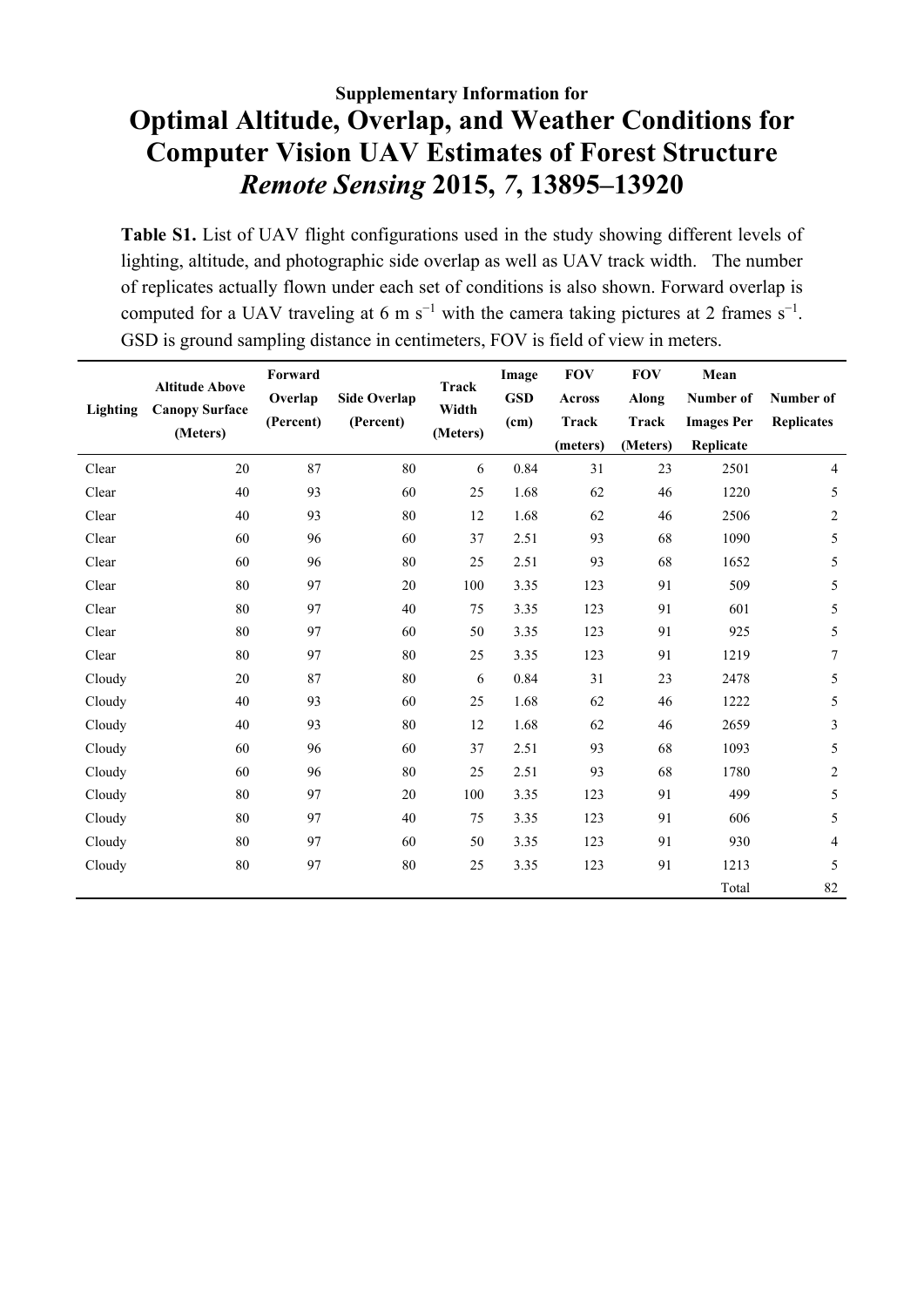|                                         | <b>Mean Wind Speed during Flight</b>          |                     |               |                         |         |                |             |  |  |
|-----------------------------------------|-----------------------------------------------|---------------------|---------------|-------------------------|---------|----------------|-------------|--|--|
|                                         | <b>Beaufort Wind Force (m s<sup>-1</sup>)</b> |                     |               |                         |         |                |             |  |  |
|                                         | $\mathbf{1}$                                  | $\overline{2}$<br>3 |               | $\overline{\mathbf{4}}$ |         |                |             |  |  |
|                                         | $(0.3 - 1.5)$                                 | $(1.6 - 3.4)$       | $(3.5 - 5.4)$ | $(5.5 - 7.9)$           | $\bf R$ | $\mathbb{R}^2$ | F-test      |  |  |
| Path-XY Error                           |                                               | $1.2\,$             | 1.6           | 0.7                     | $-0.48$ | 0.23           | <b>NS</b>   |  |  |
| RMSE(m)                                 | 1.3                                           |                     |               |                         |         |                |             |  |  |
| Path-Z Error                            |                                               | 0.4                 | 0.5           | 0.5                     | 0.99    | 0.99           |             |  |  |
| RMSE(m)                                 | 0.4                                           |                     |               |                         |         |                | $p = 0.006$ |  |  |
| <b>ICP-XY Error</b>                     | 2.5                                           | 1.8                 | 2.2           | 2.0                     | $-0.52$ | 0.27           | $_{\rm NS}$ |  |  |
| RMSE(m)                                 |                                               |                     |               |                         |         |                |             |  |  |
| <b>ICP-Z Error</b>                      | 2.5                                           | 3.0                 | 2.5           | 3.4                     | 0.67    | 0.44           | <b>NS</b>   |  |  |
| RMSE(m)                                 |                                               |                     |               |                         |         |                |             |  |  |
| <b>LLED</b>                             |                                               | 3.3                 | 2.0           | 3.0                     | 0.58    | 0.34           | $_{\rm NS}$ |  |  |
| MAD(m)                                  | 2.2                                           |                     |               |                         |         |                |             |  |  |
| Ecosynth TCH to Field Height            | 4.6                                           | 4.1                 | 4.1           | 5.3                     | 0.48    | 0.23           |             |  |  |
| $RMSE$ $(m)$                            |                                               |                     |               |                         |         |                | <b>NS</b>   |  |  |
| Ecosynth TCH to LIDAR TCH               | 2.1                                           | 2.5                 | 2.8           | 2.5                     | 0.63    | 0.40           | $_{\rm NS}$ |  |  |
| RMSE(m)                                 |                                               |                     |               |                         |         |                |             |  |  |
| Average Forest                          |                                               | 35                  | 36            | 45                      | $-0.11$ | 0.01           | $_{\rm NS}$ |  |  |
| Point Density (points m <sup>-2</sup> ) | 47                                            |                     |               |                         |         |                |             |  |  |
| Average Forest                          |                                               | 16                  | 18            | 19                      | 0.89    | 0.79           | <b>NS</b>   |  |  |
| Canopy Penetration (% CV)               | 17                                            |                     |               |                         |         |                |             |  |  |

**Table S2.** Variation in Ecosynth point cloud quality traits and metrics as a function of average wind speed during each flight based on the Beaufort wind force scale.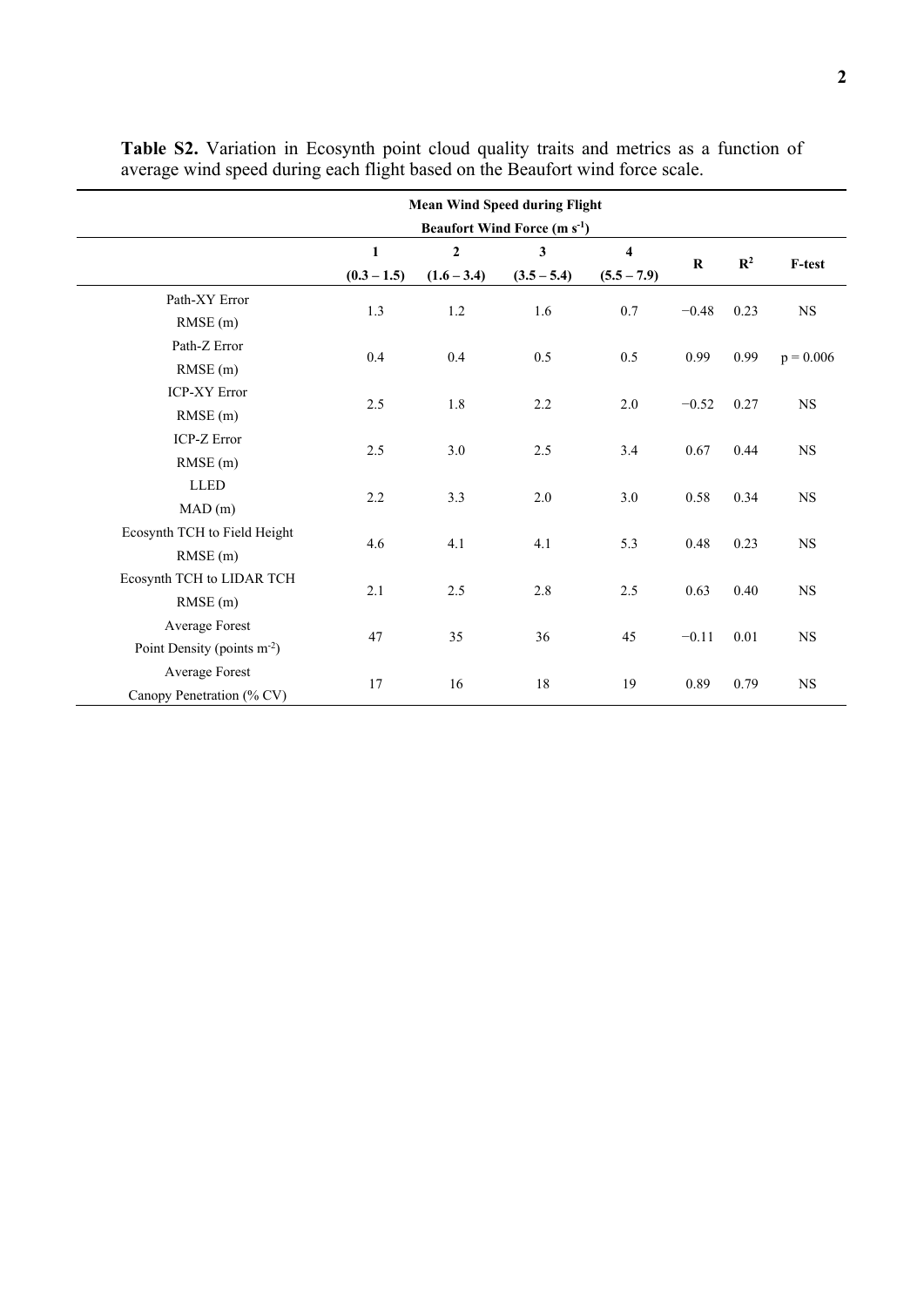| Computer                                      | $\mathbf{A}$                                                | B <sup>a</sup>                                        | $\mathbf C$                                     | D                                                              | E                                               |
|-----------------------------------------------|-------------------------------------------------------------|-------------------------------------------------------|-------------------------------------------------|----------------------------------------------------------------|-------------------------------------------------|
| <b>CPU</b>                                    | $2 \times$ Intel Xeon<br>$\times$ 5670<br>2.93 GHz, 6 cores | $1 \times$ Intel Xeon E5-<br>2670<br>2.6 GHz, 8 cores | $1 \times$ Intel i7-950<br>3.06 GHz, 4<br>cores | $2 \times$ Intel Xeon<br>$\times$ 5670<br>2.93 GHz, 6<br>cores | $1 \times$ Intel i7-2600 K<br>3.08 GHz, 4 cores |
| <b>RAM</b>                                    | 192 GB                                                      | 15 GB                                                 | 16 GB                                           | 48 GB                                                          | 16 GB                                           |
| <b>OS</b>                                     | Ubuntu Linux<br>14.02 64-bit                                | Windows 7<br>64-bit                                   | Windows 7<br>64-bit                             | Windows 7<br>64-bit                                            | Windows 7<br>64-bit                             |
| Path-XY Error RMSE (m)                        | 1.2                                                         | 1.2                                                   | 1.2                                             | 1.2                                                            | 1.2                                             |
| Path-Z Error RMSE (m)                         | 0.4                                                         | 0.4                                                   | 0.4                                             | 0.4                                                            | 0.4                                             |
| ICP-XY Error RMSE (m)                         | 1.7                                                         | 1.7                                                   | 1.8                                             | 1.7                                                            | 1.6                                             |
| ICP-Z Error RMSE (m)                          | 1.9                                                         | 1.8                                                   | 1.8                                             | 1.8                                                            | 1.9                                             |
| Launch Location<br>Elevation Difference (m)   | 1.8                                                         | 1.8                                                   | 1.8                                             | 1.8                                                            | 1.8                                             |
| Ecosynth TCH to<br>Field Height RMSE (m)      | 4.7                                                         | 4.7                                                   | 4.7                                             | 4.7                                                            | 4.7                                             |
| Ecosynth TCH to<br>LIDAR TCH RMSE (m)         | $2.0\,$                                                     | 2.0                                                   | 2.0                                             | 2.0                                                            | 2.0                                             |
| Forest Point<br>Cloud Density (points $m-2$ ) | 36                                                          | 36                                                    | 36                                              | 36                                                             | 36                                              |
| <b>Forest Canopy</b><br>Penetration (% CV)    | 19                                                          | 19                                                    | 18                                              | 19                                                             | 18                                              |
| <b>Computation Time</b><br>(hours)            | 31                                                          | 48                                                    | 52                                              | 43                                                             | 45                                              |

**Table S3.** Mean of Ecosynth point cloud quality traits and metrics for the same set of five replicates processed in Photoscan v0.91 on different computers.

<sup>a</sup> Same configuration with Ubuntu Linux 14.02 64-bit was run as an Amazon EC2 g2.2xlarge instance for Ecosynther processing.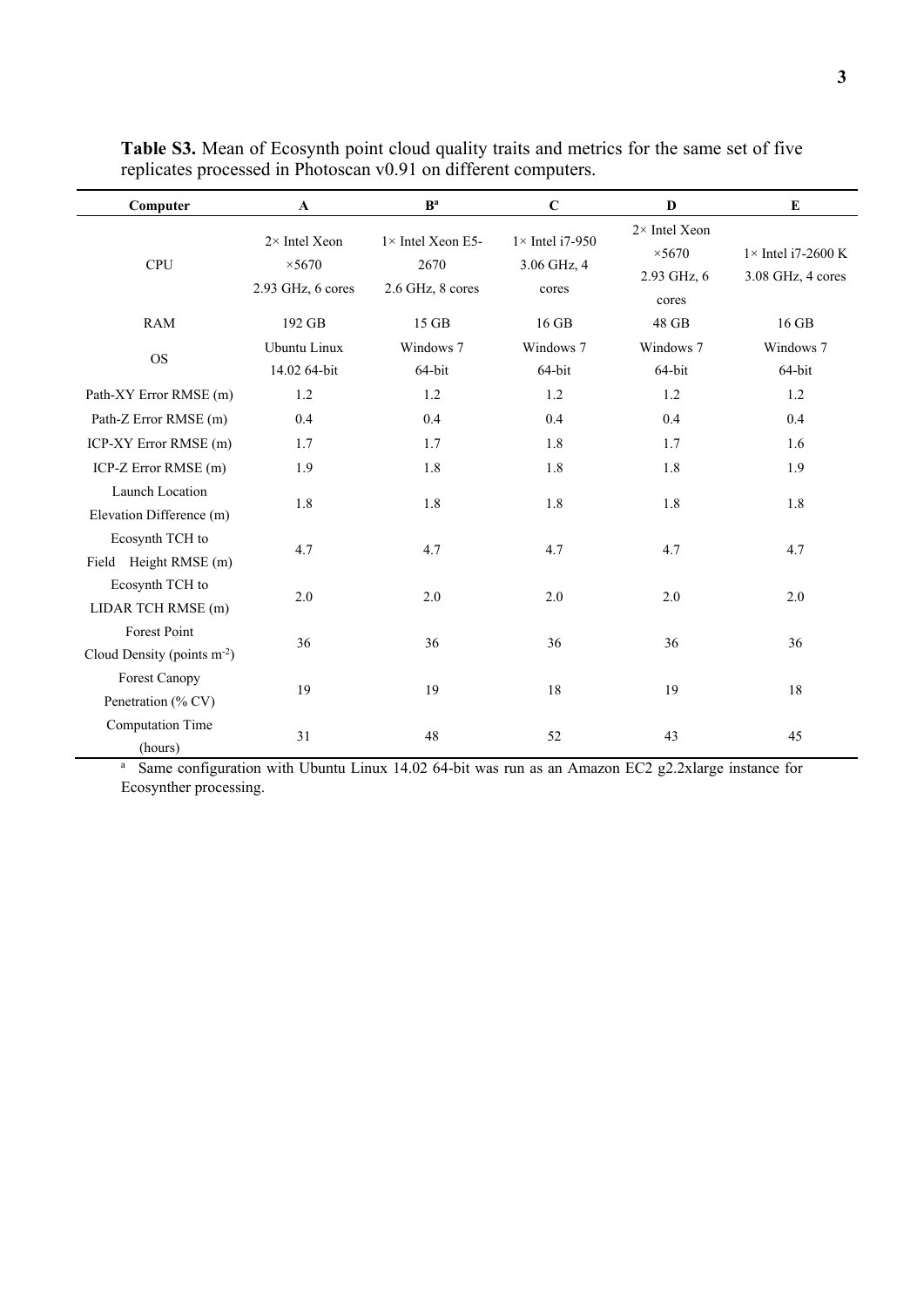| <b>Resolution (Megapixels)</b>                               | 10  | 7.5 | $5\overline{)}$ | 2.5  | 1              | 0.3              |
|--------------------------------------------------------------|-----|-----|-----------------|------|----------------|------------------|
| <b>Ground Sampling Distance</b><br>(GSD) centimeters / pixel | 3.4 | 3.9 | 4.7             | 6.7  | 10.6           | 19.3             |
| Path-XY Error RMSE (m)                                       | 1.3 | 1.2 | 1.3             | 4.5  | 7.2            | 7.1              |
| Path-Z Error RMSE (m)                                        | 0.4 | 0.4 | 0.4             | 3.4  | 9.9            | 10.1             |
| ICP-XY Error RMSE (m)                                        | 1.7 | 1.6 | 1.7             | 5.0  | 16.8           | 33.7             |
| ICP-Z Error RMSE (m)                                         | 1.9 | 1.8 | 1.8             | 11.9 | 94.5           | 112              |
| Launch Location<br>Elevation Difference (m)                  | 1.8 | 1.8 | 1.6             | 10.1 | 92.1           | 56.2             |
| Ecosynth TCH to<br>Height RMSE (m)<br>Field                  | 4.2 | 3.7 | 3.6             | 9.8  | 87.2           | 112              |
| Ecosynth TCH to<br>LIDAR TCH RMSE (m)                        | 2.2 | 2.1 | 2.2             | 11.5 | 91.1           | 114              |
| Forest Point<br>Cloud Density (points $m2$ )                 | 30  | 37  | 35              | 37   | 22             | $\overline{4}$   |
| <b>Forest Canopy</b><br>Penetration (% CV)                   | 16  | 18  | 18              | 12   | $\overline{2}$ | $\boldsymbol{0}$ |
| <b>Computation Time</b><br>(hours)                           | 36  | 38  | 33              | 45   | 35             | 10               |

**Table S4.** Mean of Ecosynth point cloud quality traits and metrics for the same set of five replicates processed in Photoscan v0.91 at different image resolutions.



**Figure S1.** Plot showing the difference in mean sea level (MSL) corrected relative and absolute altitude as reported by the UAV telemetry compared to observations of MSLcorrected UAV altitude from a laser rangefinder for the mean of three repeat flights. UAV absolute telemetry is reported in meters above mean sea level while relative altitude is reported in meters above the launch location. MSL-correction involves simply adding the altitude in MSL of the launch location to relative altitude measurements.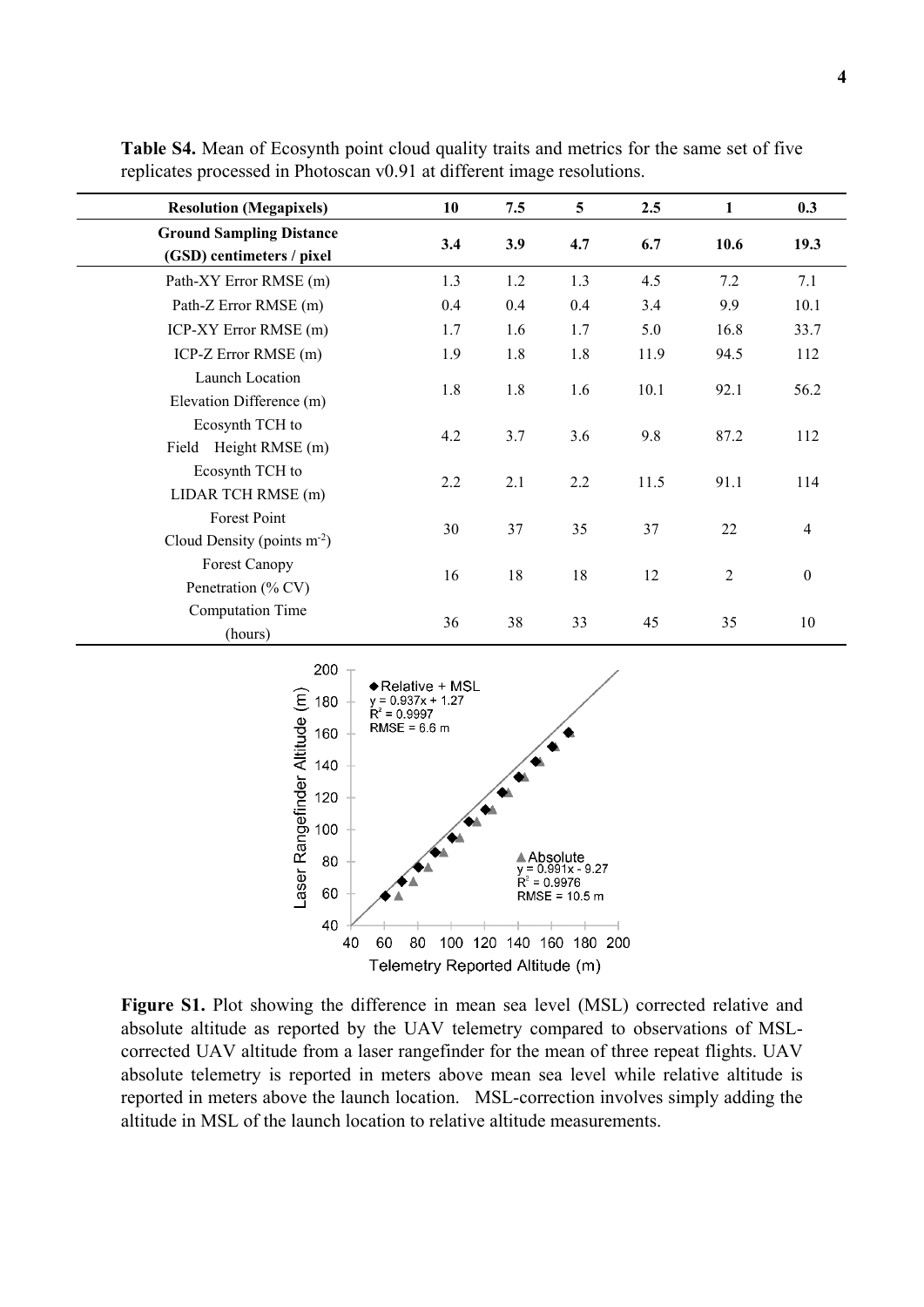

**Figure S2.** (**Left**) Scatter plots showing the relationship between error in Ecosynth TCH estimates of field height relative to the absolute vertical positioning of the point cloud relative to the LIDAR point cloud (ICP-Z). (**Right**) the relationship between LLED-MAD and ICP-Z. Dashed line is regression line.



**Figure S3.** Radiometric precision of Ecosynth point clouds per channel averaged within different landcovers across all main replicates at the Herbert Run site ( $n = 82$ ). Average channel percent deviation measures variation (standard deviation) in point color within 1 m  $\times$  1 m bins, interpreted as a percentage of the maximum potential channel brightness (255). Numbers at bottom axis indicate mean rugosity per land cover in meters which was correlated with average percent deviation in grayscale intensity by landcover ( $R^2 = 0.74$ ).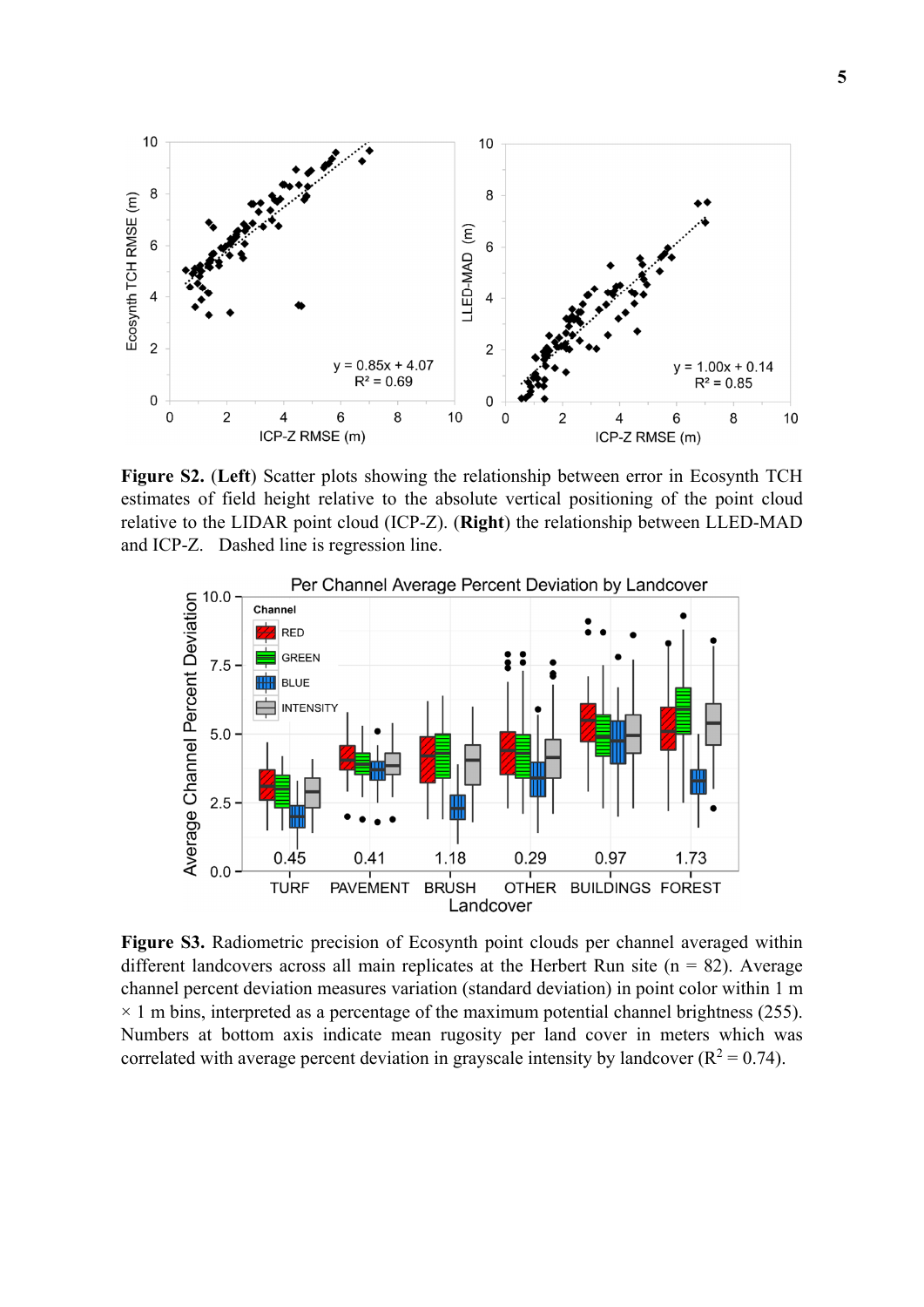

**Figure S4.** Plot showing LIDAR estimated average canopy height per plot (TCH) relative to field measured average canopy height at Herbert Run.



**Figure S5.** Plot of error in Ecosynth TCH compared to field average canopy height (meters RMSE) relative to the solar angle at the time of the UAV flight for all main replicates flown at Herbert Run ( $n = 82$ ) symbolized by whether the flight was flown on a clear or cloudy day. Linear regression is across all flights, *p* < 0.00003. Solar angles calculated based on date and local time of UAV flight from http://www.esrl.noaa.gov/gmd/grad/solcalc/calcdetails.html, accessed 2015-09-05).